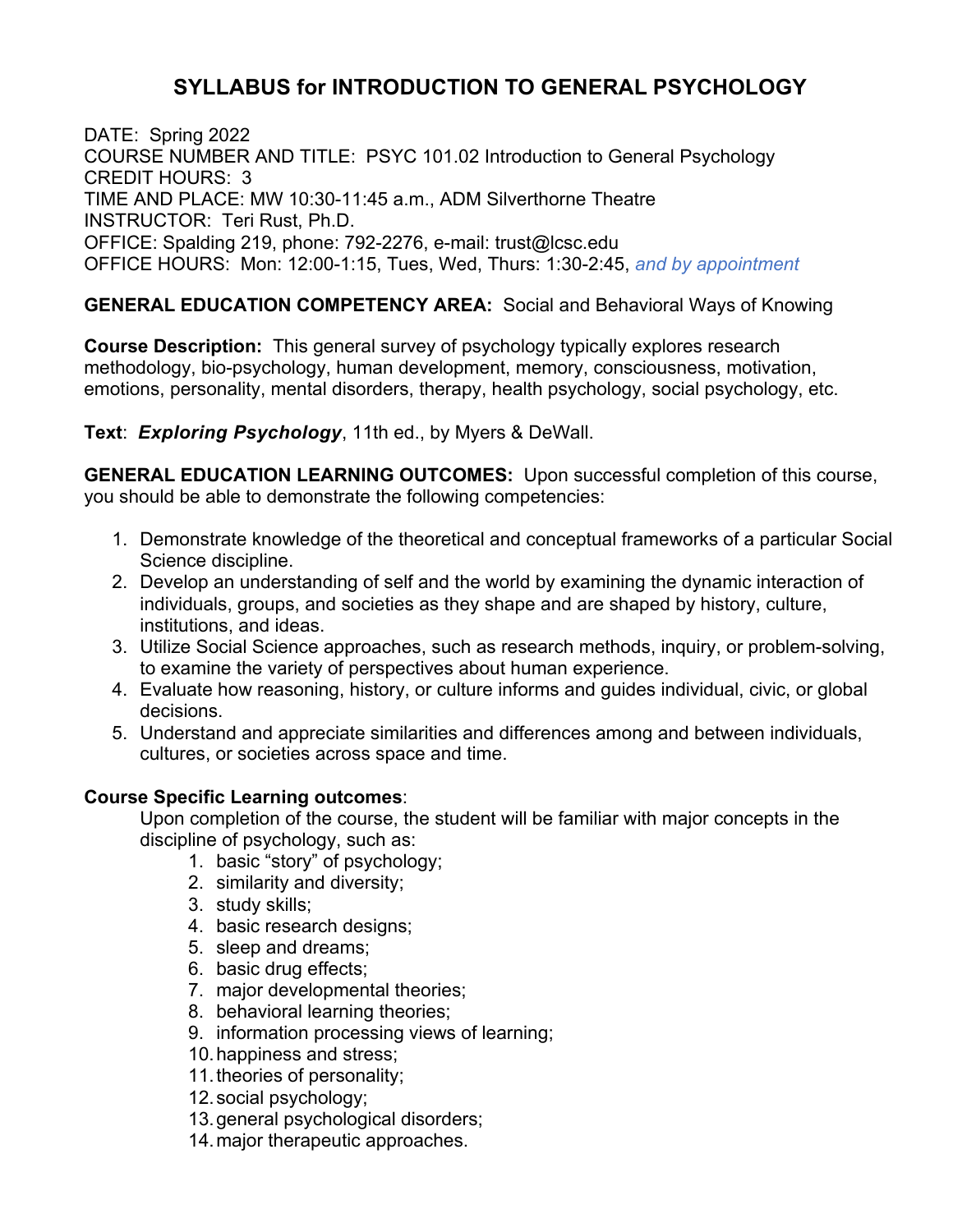**A note to persons with disabilities**. If you need course accommodations because of a disability, if you have emergency medical information to share with me, or if you need special arrangements in case the building must be evacuated, please make an appointment with me as soon as possible. My office location and office hours are printed above.

**Diversity Vision Statement**: Regardless of race, color, age, sex, religion, national origin, disability, veteran status, or sexual orientation, you will be treated and respected as a human being.

**Program requirements**: Students have the responsibility for knowing their program requirements, course requirements, and other information associated with their enrollment at LCSC. Students should review the LCSC General Catalog and the LCSC Student Handbook for more information.

**Academic Dishonesty**: Academic dishonesty, which includes cheating and plagiarism, is not tolerated at LCSC. Individual faculty members may impose their own policies and sanctions regarding academic dishonesty after offering the student an opportunity to explain his or her actions. Sanctions imposed by the faculty member are limited to grades on the assignment(s) in question and/or on the course grade. On matters of academic dishonesty, faculty members do not have the authority to dismiss a student from class indefinitely nor to disenroll a student from a program without corroboration from a Division Chair (or program ethics committee where applicable), the appropriate instructional dean, and the Vice President for Student Affairs. Students who are accused of being academically dishonest may be referred to the VP for Student Affairs for official disciplinary action.

**Masks:** Face covering expectations at Lewis-Clark State College:

- Faculty, staff and students are required to properly wear cloth or disposable face coverings (over mouth and nose) while on campus unless alone in a private office or outside where physical distancing is possible.
- Vaccination is encouraged, and there are opportunities to get conveniently vaccinated/boosted in our community.
- Like any other job expectation or student conduct expectation, **disregarding this requirement can lead to disciplinary action**.
- I intend to require masks throughout the semester in my classes and office, even if the college moves to a less stringent requirement.
- If you test positive, have been exposed to someone who is COVID positive, or have COVID-type symptoms, please stay home and contact the LCSC COVID reporting line: 208-792-2002 for assistance.

**Attendance**: Attendance is expected. It will be YOUR responsibility to sign in each day you attend in-person. If you know ahead of time that you will be gone, please let me know in writing (on the sign-in sheet or via e-mail). Eight (8) absences will result in an F regardless of points earned or the reasons for the absences. If there are circumstances that will interfere with your regular attendance, please register for the online version of the course.

This is an in-person class. I do not have plans to offer Zoom as an option for attendance. It is NOT an optimal way to attend or learn, for those on Zoom or for those in the classroom.

**No texting, cell phones, or internet activity** during class. You may NOT use a computer during class without FIRST sending me an **e-mail** to request permission, present your reasons, and receive my approval, which is not guaranteed.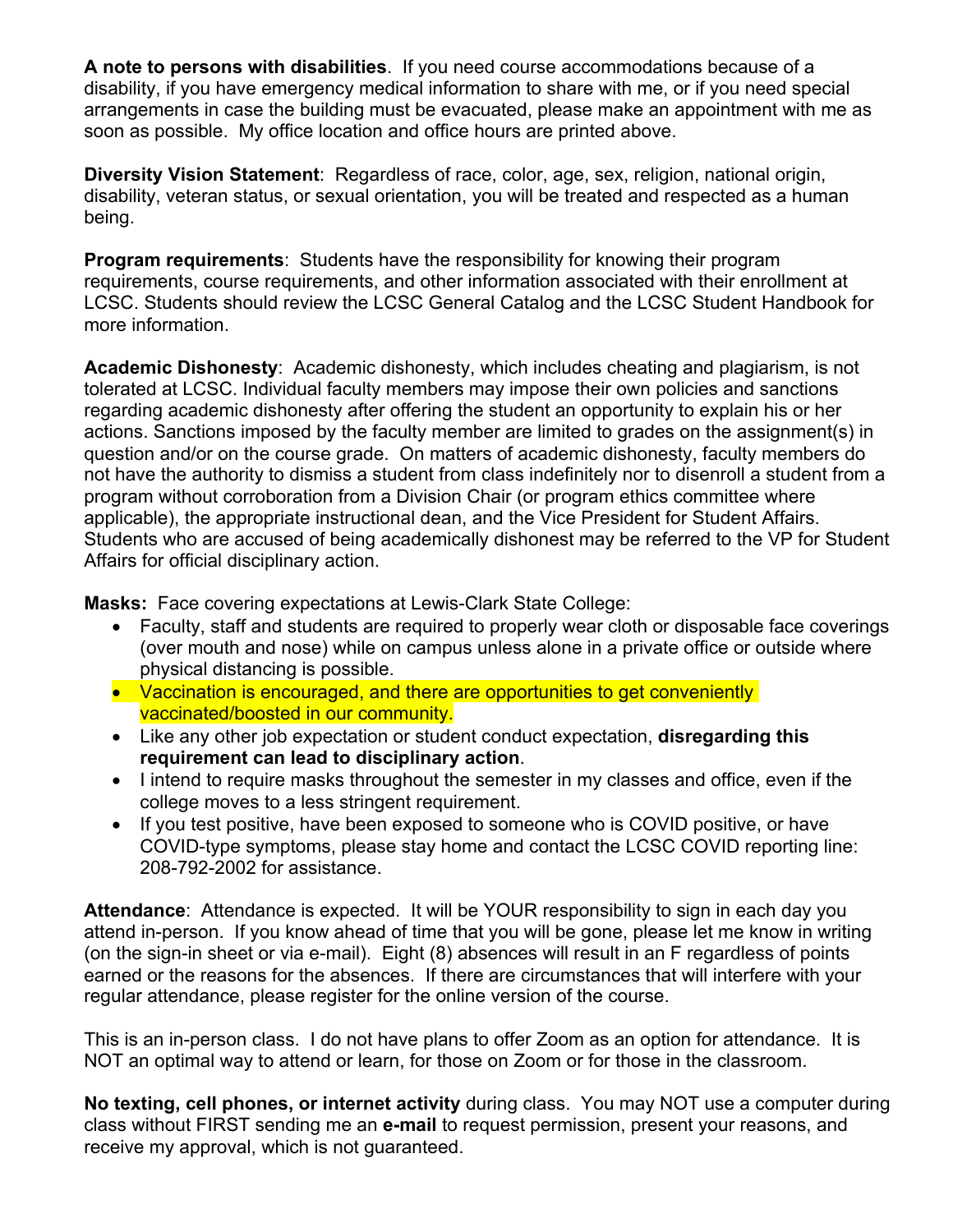**Withdrawing:** The deadline for withdrawing from the class with a W on your transcript is Thursday, **April 7, 202**2. After that, a petition is required, it costs money, and it is not necessarily approved. Withdrawing can negatively impact your financial aid, so please be aware of all consequences.

**Tests**: Five tests will be given in this course. We will use class time to discuss major theories and concepts in the text, but you need to read the whole chapter (unless otherwise indicated). We will also be discussing some material from outside the text, for which you will also be responsible. The tests are multiple choice and will be taken in person by everyone.

**MISSING A TEST:** The only acceptable reasons to miss a test are *extreme* illness, absence while representing the college, or death in the family. In any case, I **must** be notified **prior** to the beginning of class period during which the test is given for a make-up to be possible. Make-ups are taken in the Testing Center in the Library building, 161. The Testing Center requires an appointment. A 24-hr notice and ID are required (208-792-2100, 1-800-879-0453, testing@lcsc.edu). Do **not** to leave for home or vacation before any test and expect to take it early. I do not allow tests to be taken early. If English is not your first language, you may use a web-based translation dictionary by taking your tests at the Testing Center. Please arrange this through me ahead of time.

I *do not* "drop" a test. We will finish with a Comprehensive Exam. If you get a better score on the comprehensive exam than your worst unit test score, I will replace your lowest score with your score from the Comprehensive Exam. If you do worse on the comprehensive exam than your lowest unit test score, you will loss 1 point for every 2 points you score below your lowest unit test score.

**Assignments**: For each unit there will be an optional crossword puzzle (extra credit) to help you review and learn vocabulary. There will also be a **required** worksheet (Frame Game) to help you learn to integrate concepts. The answers for these will be submitted in Canvas and are due by 10:30 a.m. on the day of the exam.

**Late Assignments**: Frame games and the single writing assignment may be submitted for up to 1 week after the due date. Assignments lose 10% for each day, or part of day, they are late. After one week they are not accepted. Extra credit assignments may not be submitted late. "In-class quizzes" and e-mail quizzes regarding the tests are not accepted late.

## **Quizzes**:

- There are 4 e-mail quizzes worth 5 points each. I will send them after tests 1, 2, 3, and 4.
- Research shows that testing/quizzing improves retention of information (McDaniel, Anderson, Derbish, & Morrisette, 2007). There will also be multiple (at least 12) in-class quizzes, and I will count your 5 highest scores. If you are absent on a day we have an inclass quiz, that will just be a quiz that "drops out" and won't be counted as one of your best 5.

**Grading**: To earn an A- or A, you must have at least 90% of the total points (this can include bonus points), but you **must also** have **at least** an 85% average on the tests. Cutoffs for other grades are 80%, 70% and 60% of the total points, including bonus points. I reserve the option of using +/- grading for those scores that fall close to the cutoffs. You can access your scores/grades at any time through Canvas.